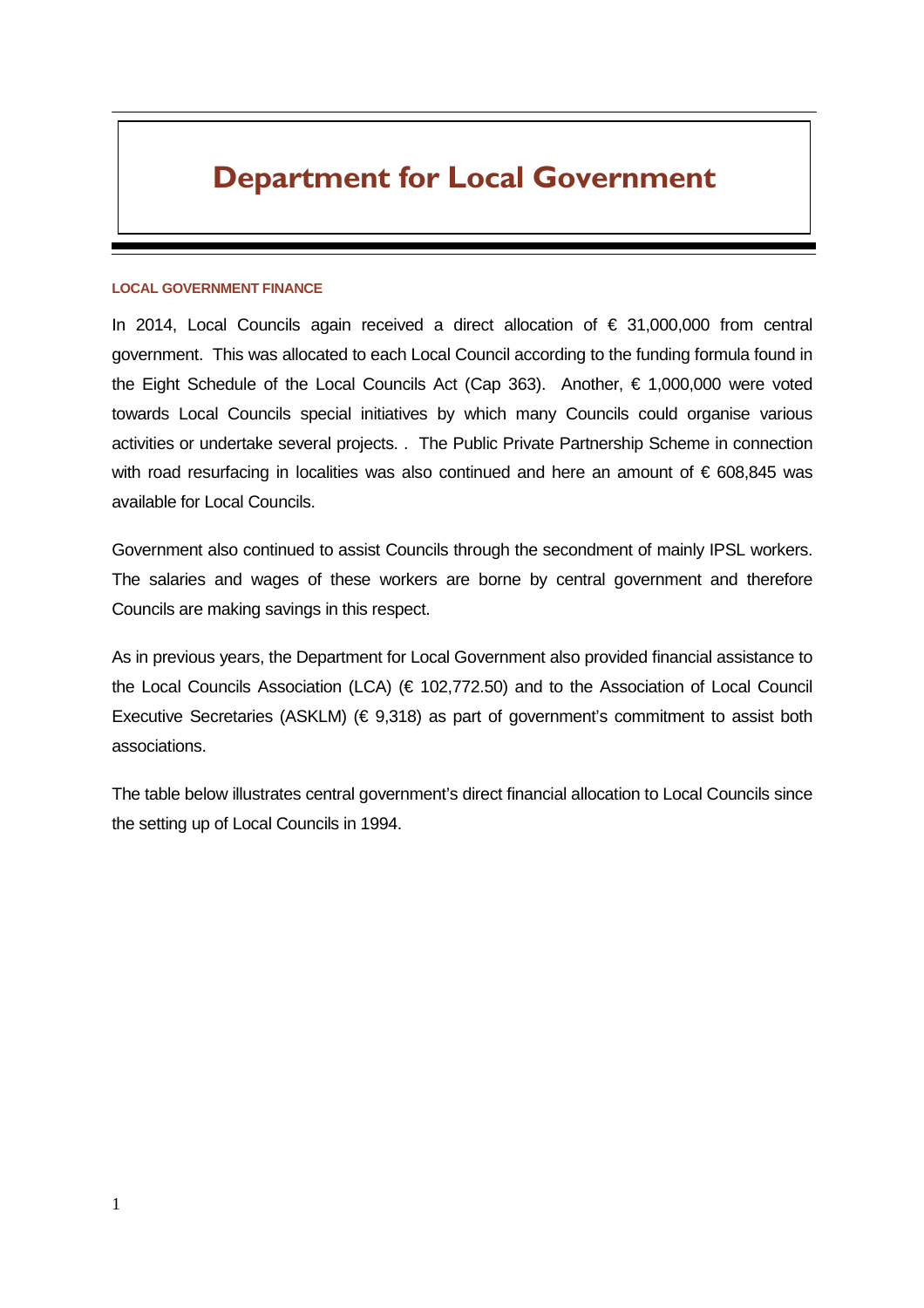**Central Government's Direct Financial Allocation to Local Councils: 1994 - 2010** 

# **1. Direct Financial Allocation (Funding Formula):**

| <b>Financial Year</b>          | Lm<br>mill.              | <b>Euro</b><br>mill. | <b>Euro</b><br>mill. |
|--------------------------------|--------------------------|----------------------|----------------------|
| 1994-95                        | 4.5                      | 10.48                |                      |
| 1995-96                        | 6.3                      | 14.68                |                      |
| 1996-97                        | 6.25                     | 14.56                |                      |
| 1997-98                        | 8.75                     | 20.38                |                      |
| 1998-99                        | 5.831                    | 13.58                |                      |
| 1999-00                        | 6.5                      | 15.14                |                      |
| 2000-01                        | 9.66                     | 22.50                |                      |
| 2001-02                        | 10.24                    | 23.85                |                      |
| 2002-03                        | 10.54                    | 24.55                |                      |
| 2003-04                        | 10.70                    | 24.92                |                      |
| 2004-05                        | 10.686                   | 24.89                |                      |
| 2005-06                        | 10.200                   | 23.75                |                      |
| 2006-07                        | 10.250                   | 23.88                |                      |
| 2007-08                        | 10.270                   | 23.92                |                      |
| 2008-09                        | $\overline{\phantom{0}}$ | 26.97                |                      |
| 2009-10                        |                          | 27.01                |                      |
| 2010                           |                          | 30.01                |                      |
| 2011                           |                          | 30.01                |                      |
| 2012                           |                          | 31.50                |                      |
| 2013                           |                          | 31.00                |                      |
| 2014                           |                          | 31.00                |                      |
| <b>Total Direct Allocation</b> |                          |                      | 488.58               |

# **Other financial initiatives**

# **Community Inclusive Employment Scheme**

This scheme is intended to enable Local Councils to employ persons with special needs. Early in 2014, the Department for Local Government took over the responsibility of paying the salaries of such employees. Eigtheen Councils are participating in this scheme.

# **Local Councils Income and Expenditure**

The Department was involved in an extensive exercise to identify to what extent are Local Councils underfunded vis-vis their operational committments. Officials from the Ministry, the Parliamentary Secretariat, , the Ministry of Finance and the Local Councils Association also formed part of this working committee.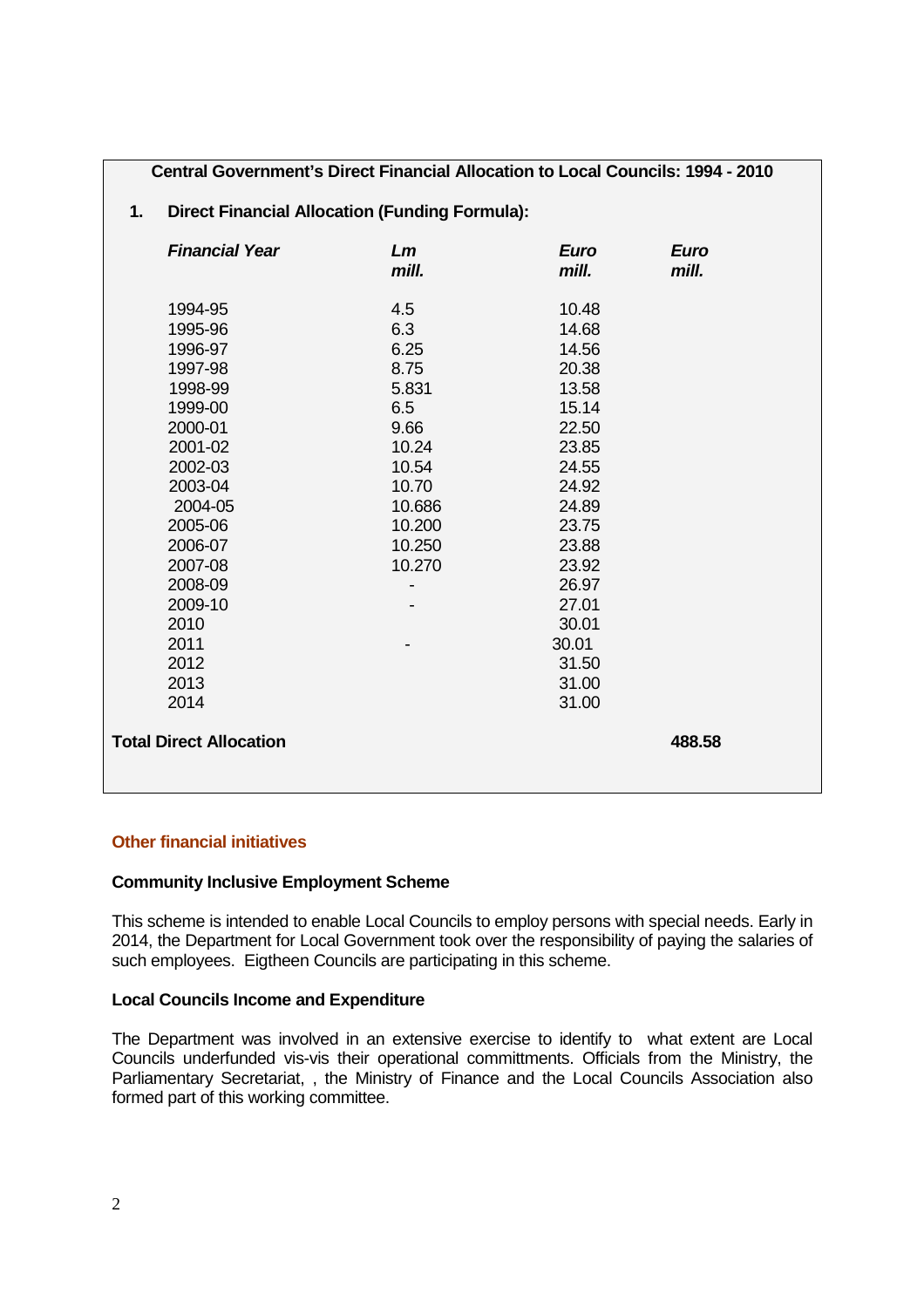#### **GRANT SCHEMES**

#### Schemes

#### SCHEMES LAUNCHED IN 2014

Since the inception of schemes from the financing of projects to cultural activities in 2009, the Department for Local Government has noted that the Councils are embarking on even more ambitious projects, and actively participating in each scheme launched. Administrative Committees and even Regional Committees are still following suit. During 2014, 5 new schemes were launched by the DLG and another scheme was issued jointly with the Parliamentary Secretariat for Rights for Persons with Disabilities and Active Ageing. We also took over the CIES Scheme from the MFSS.

The Department was involved in the preparation, adjudication (through an official on the Adjudication Board) and payment of these schemes to the successful Councils. The schemes and the amounts allocated to each one are indicated in the table below.

## **List of Schemes Issued in 2014**

| Memo 4/2014 - Scheme for the financing of Libraries under the<br>responsibility of Local Councils | €27,200  |  |  |
|---------------------------------------------------------------------------------------------------|----------|--|--|
| Memo 5/2014 - Scheme for the financing of Live Streaming                                          | €67,000  |  |  |
| Memo 12/2014 - Scheme for the financing of Lifelong Learning<br>courses                           | €15,278  |  |  |
| Memo 25/2014 - Scheme for the financing of Sport Activities                                       | €30,466  |  |  |
| Memo 27/2014 - Scheme for Cultural Activities 2014/15                                             | €250,000 |  |  |
| Accessibility A+ Award Scheme                                                                     | €25,000  |  |  |

# **Schemes Awarded in 2014**

In 2014, the Department for Local Government, following the adjudication of the various schemes each by their respective Adjudication Board, only one pertaining from 2013. This is the respective list :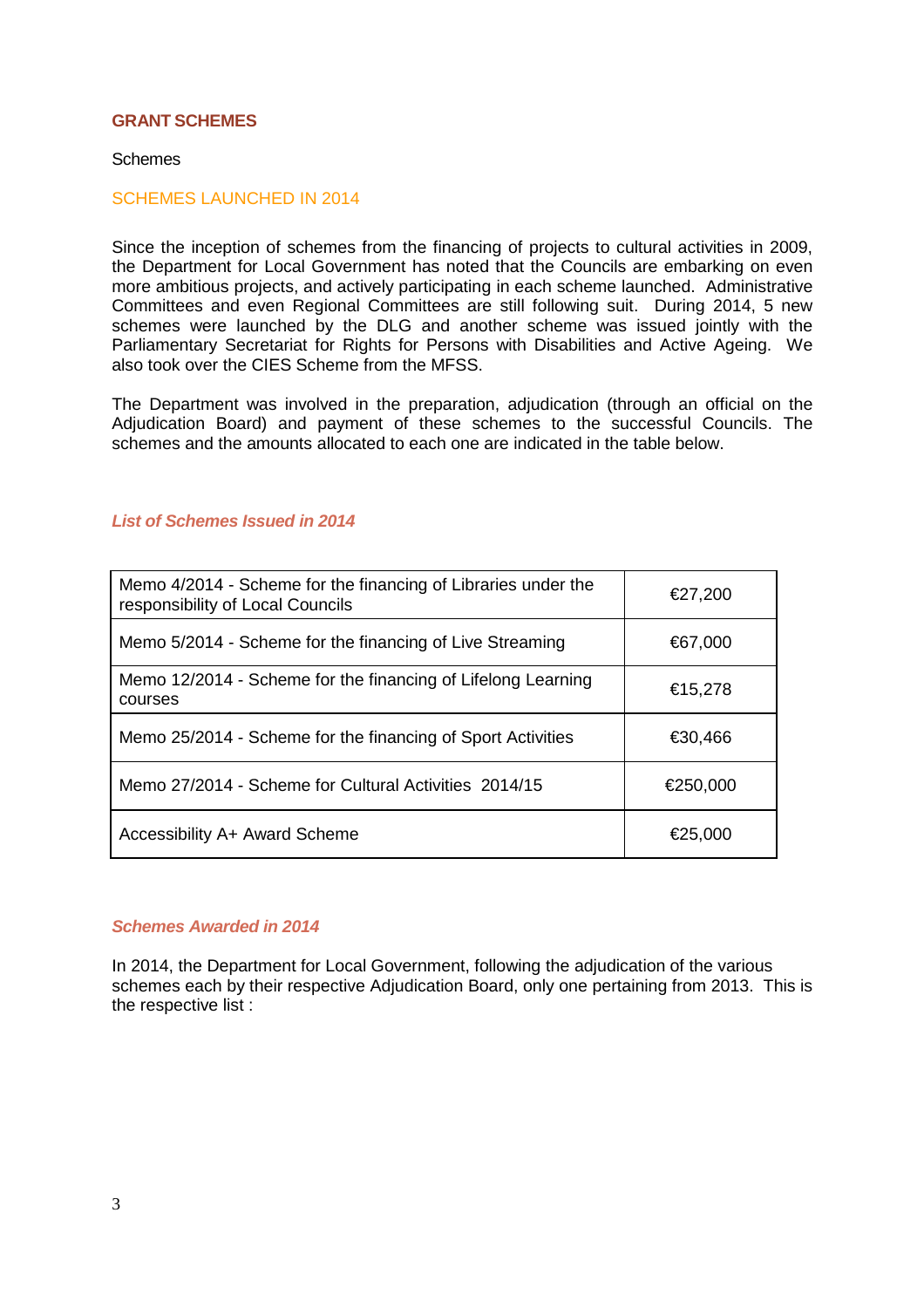|                                                                                                      | No of applications<br>received |                                           | No of Councils<br>which applied |              | No of Adm Comm<br>which applied |                | Total grant for each<br>scheme | No of Councils      | which benefitted    |              | No of Adm Comm<br>which benefitted |                  |
|------------------------------------------------------------------------------------------------------|--------------------------------|-------------------------------------------|---------------------------------|--------------|---------------------------------|----------------|--------------------------------|---------------------|---------------------|--------------|------------------------------------|------------------|
|                                                                                                      |                                | <b>Malta</b>                              | Gozo                            | <b>Malta</b> | Gozo                            |                |                                | <b>Malta</b>        | Gozo                | <b>Malta</b> | Gozo                               |                  |
| Memo 25/2013 - Scheme for<br>Cultural Activities 2013/14*                                            | 9<br>5                         | 6<br>9                                    | 1<br>$\overline{7}$             | 4            | 3                               | $\overline{2}$ | €179,000.<br>00                | 4<br>$\overline{7}$ | 1<br>$\overline{2}$ | 3            | $\overline{2}$                     | 1                |
| Memo 4/2014 - Scheme for Local<br>Councils who have the<br>responsibility of local libraries<br>2014 | 5<br>$\overline{0}$            | 4<br>1                                    | $\boldsymbol{9}$                | 0            | 0                               | 0              | €27,200.0<br>0                 | 4<br>1              | 9                   | 0            | 0                                  | $\boldsymbol{0}$ |
| Memo 5/2014 - Scheme for the<br>financing of Live Streaming                                          | 6<br>$\overline{7}$            | 5<br>4                                    | 1<br>3                          | 0            | $\mathbf 0$                     | 0              | €67,000.0<br>0                 | 5<br>$\overline{4}$ | 1<br>3              | 0            | $\mathbf 0$                        | $\mathbf 0$      |
| Memo 12/2014 - Scheme for the<br>financing of Lifelong Learning<br>courses 2014/15                   | 3<br>8                         | 3<br>$\overline{4}$                       | 4                               | $\mathbf 0$  | $\overline{0}$                  | $\Omega$       | €15,278.0<br>0                 | $\overline{2}$<br>1 | 1                   | $\Omega$     | $\mathbf 0$                        | 0                |
| Memo 25/2014 - Scheme for the<br>financing of Sport Initiatives<br>2014/15                           | 3<br>6                         | $\overline{c}$<br>$\overline{7}$          | 8                               | 0            | 1                               | $\Omega$       | €30,466.0<br>0                 | $\mathbf 2$<br>5    | 8                   | $\Omega$     | 1                                  | $\overline{0}$   |
| Accessibility A+ Award Scheme                                                                        | 3<br>1                         | $\overline{\mathbf{c}}$<br>$\overline{4}$ | $\overline{7}$                  | 0            | $\Omega$                        | $\Omega$       | €25,000.0<br>0                 | $\overline{2}$      | 1                   | 0            | 0                                  | 0                |
| Memo 27/2014 - Scheme for<br>Cultural Activities 2014/15**                                           | 9<br>0                         | 6<br>3                                    | 1<br>$\overline{7}$             | 3            | 3                               | 4              | €63,000.0<br>0                 | 4                   | 5                   | 0            | 1                                  | 0                |

\* Only the activities covering Part 2 of the call have been

awarded.

\*\* Only the activities covering Part 1 of the call have been awarded.

# **Follow ups in 2014**

We have been following the Local Councils, Administrative Committees and Regional Committees in their progress, related to the schemes they have benefitted from. This has led to the schemes awarded in 2011, to be closed. Also schemes awarded in 2010/2012 are nearing final completion. The follow ups have resulted in a screening process of Councils carry on for the execution of such works. It is noted that all necessary tenders or quotations are issued, they are vetted and followed, to follow up each Council in the progress of such works.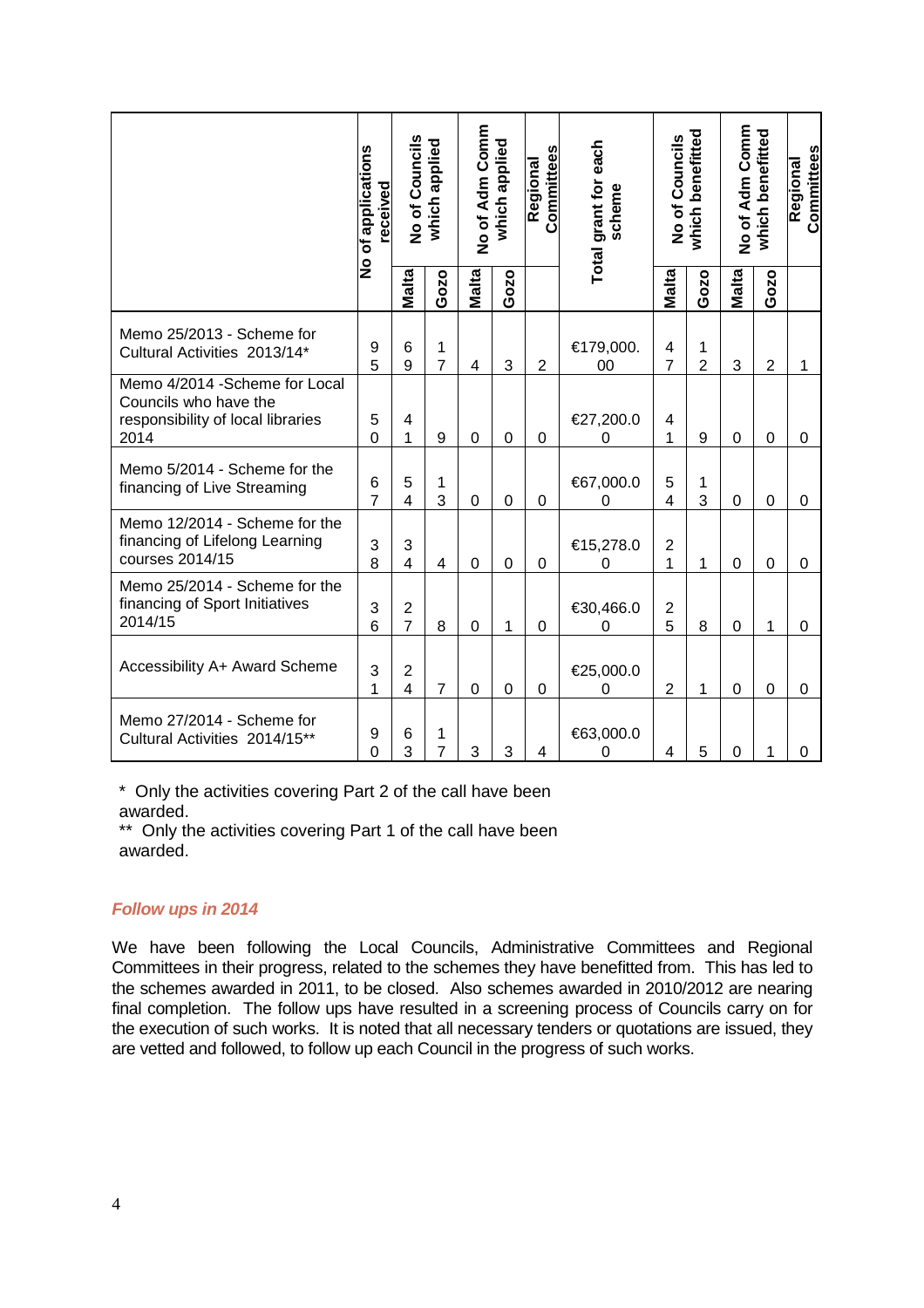### **HUMAN RESOURCES AND ADMINISTRATION**

Following the selection of the 4th pool of prospective Local Councils and Regional Committees Executive Secretaries, in autumn of 2013, 25 new Executive Secretaries were appointed.

The unit is involved in:

Department for Local Government employees HR, payroll and leaves;

Local Councils and Regional Committees Executive Secretaries HR;

Local Councils and Regional Committees employees (public sector) HR;

www.dlg.gov.mt website administration;

Data Protection and Freedom of Information Issues;

Electoral issues;

Matters relating to the Local Councils Act, relative subsidiary legislation, the Public Administration Act, other legislation and the PSMC;

Department for Local Government administration, including Registry, maintenance of building, and messenger.drivers;

The administration of the Public Private Partnership Resurfacing of Roads scheme;

All technical matters inherited from the ex-Field Services Branch, including Geographical Information System (GIS), interpretation of locality boundaries, relative Law Courts issues, the Local Councils and Administrative Committees annual funding process.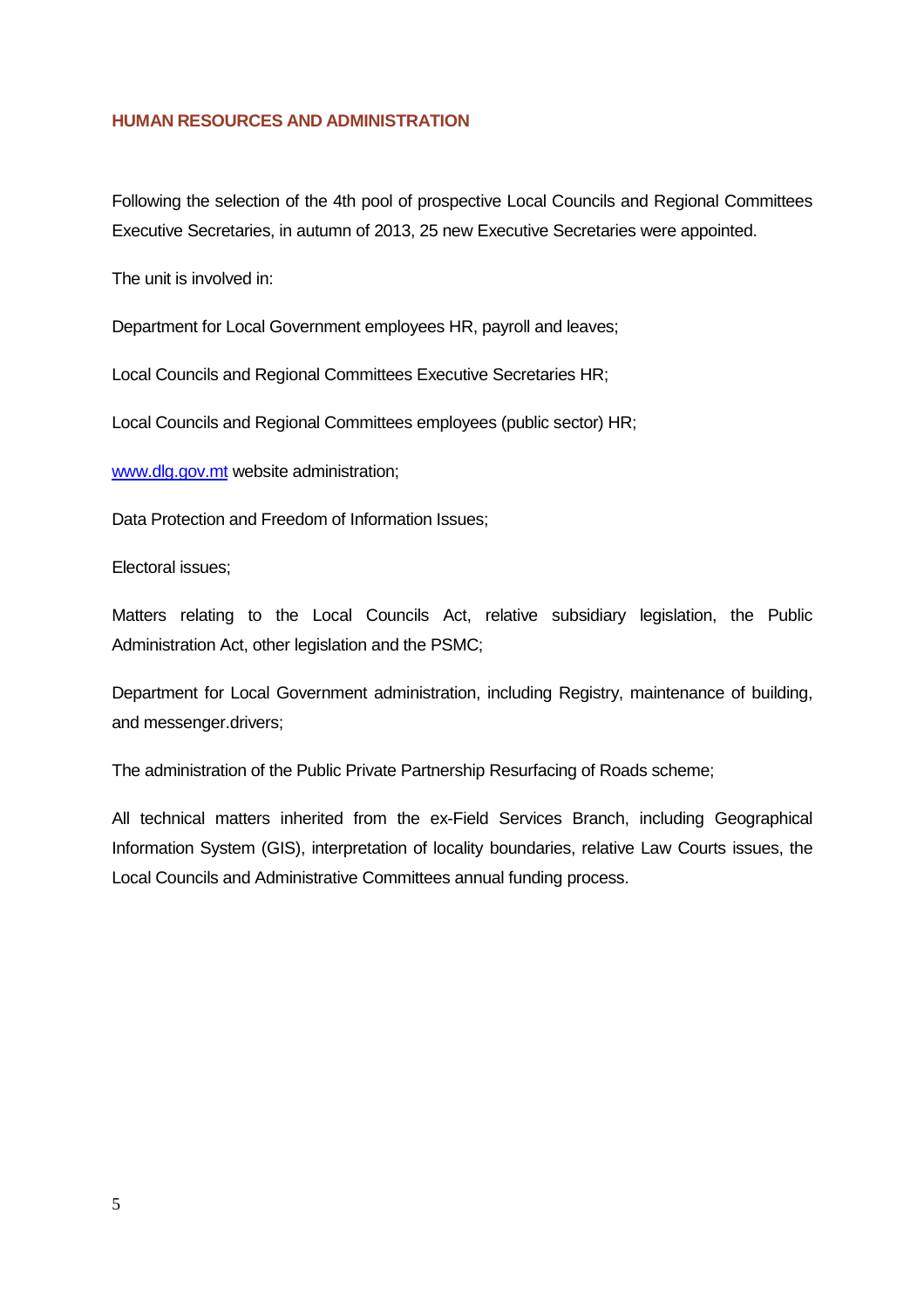### **DEVOLUTION**

### **STREETLIGHTING**

The Department is finalising the draft devolution agreement with the Local Councils Association (LCA) and Enemalta with regards to the devolution of the remaining street lighting. This forms part of an EU funded ERDF project led by the Ministry for Energy and Health (MEH), aiming at retrofitting street lighting by LED smart lighting in Gozo.

### **LOCAL-ENFORCEMENT-SYSTEM**

The Department gathered the responses submitted by the public during an external consultation process led by the Parliamentary Secretariat for Local Government. These submissions are being analysed by the Parliamentary Secretariat for inclusion in the reform.

#### **E-GOVERNMENT**

The Department sustained its support to Local Councils in providing free wi-fi service in the localities' open spaces and in their offices. Local Councils were given financial assistance amounting to €33,360 by the DLG.

## **EU AND INTERNATIONAL UNIT**

Since Malta has become a member state of the European Union new funding opportunities for local government projects have become available. In September 2013 the Unit was completely restructured in a way to be able to cater for its various responsibilities. New staff was transfered to the Unit and assigned with key tasks to focus on.The following is a list of the Unit's core business:

1. Application for funding of national projects and the implementation thereof projects that are selected under various programmes that provide

2. Become a National Contact Point for EU programmes

3. Express opinions on thematic developments in the European Union and the Council of Europe related to local government;

- 4. Assist other ministries and the EU Representation with feedback on EU legislation; and
- 5. Monitor the implementation of EU partly funded project by local councils.

Hereunder please find further details on the activities carried out by the Unit:

#### **NATIONAL CONTACT POINT**

The Department is the National Dissemination Point of the URBACT programme and the National Contact Point for the "Europe for Citizens" Programme. These programmes are designed to assist local government in the preparation of urban and community planning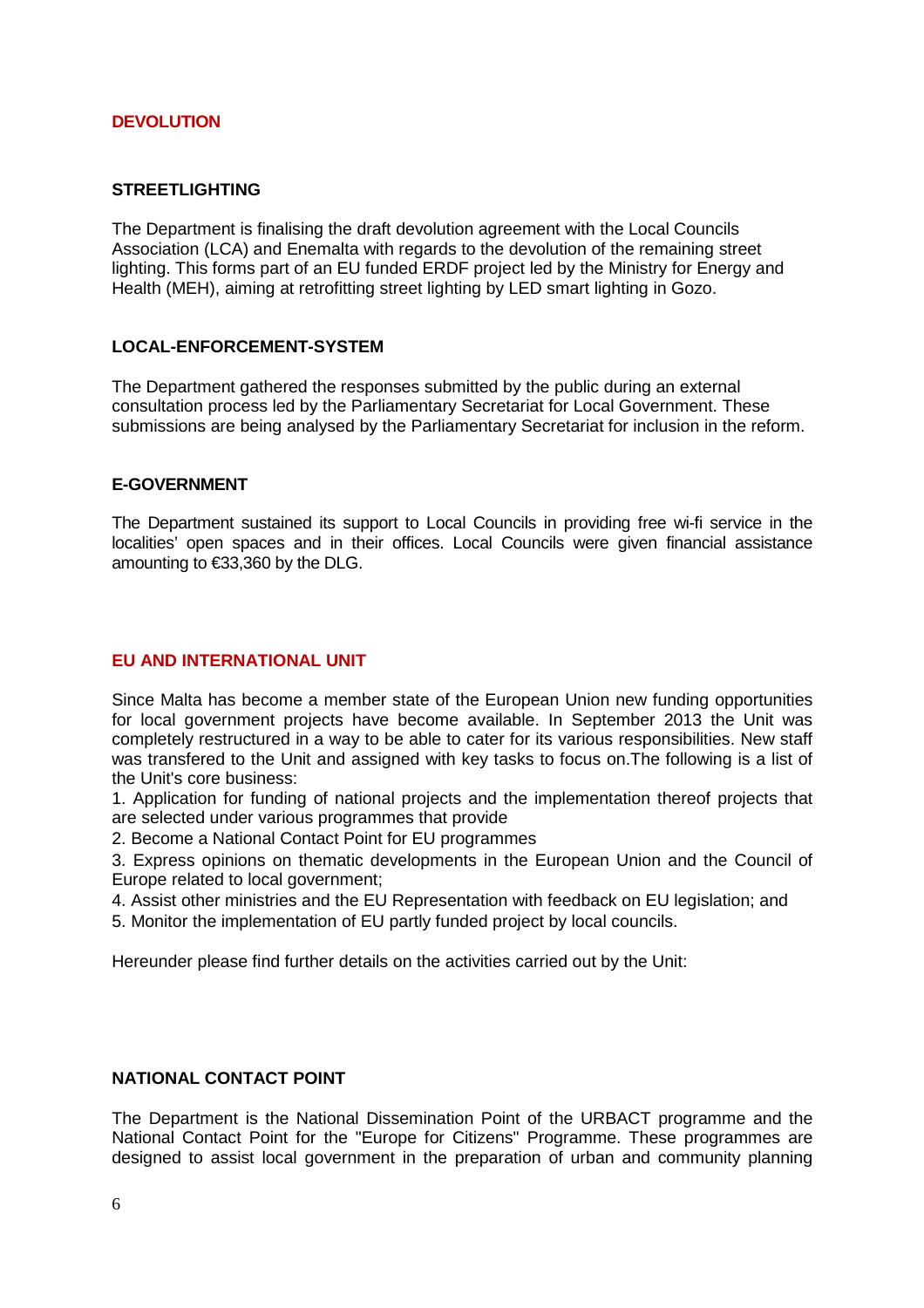together with opportunities to implement activities aimed at enhancing the citizen's participation in public life.

As a National Contact Point for the "Europe for Citizens" programme the Department has been actively involved in the formulation of the opinion of Malta regarding the new programming period - 2014-2020. Furthermore, the Department has assisted local councils in various local meetings related to the project, wherever this was demanded. This was done after the Department secured €25,000 in funding from the European Commission to organise information and training sessions. During 2014, two (2) information sessions were held in Malta and one (1) in Gozo to which over a hundred elected and administrative staff of various Local Councils have actively participated.

# **PARTICIPATION IN THE COUNCIL OF EUROPE**

The Department represents Malta in the Regional and Local Development Committee of the Council of Europe. This committee provides the platform for the 47 Member countries to debate issues that are of general interest to local government as well serve as a bridge to other European institutions. However the main activity relates to the opinion expresses to the Committee of Ministers of the Council of Europe on various themes that will eventually shape local government policy throughout Europe.

### **MONITORING OF LOCAL COUNCILS PROJECT IMPLEMENTATION PROCESS**

Participation in bilateral meetings that are held between Managing Authorities of the ERDF, ESF, Malta-Italia and Measures 313 and 323 programmes and the Local Councils. The aim of this participation is twofold - to give advice to both the Managing Authorities and Locals Councils leading to facilitate a better implementation of projects and to monitor the Councils operation in project management in such a sensitive task dealing with public procurement and working with national and international partners.

#### **IMPLEMENTATION OF THE DEPARTMENT'S EU PARTLY FUNDED PROJECTS**

#### **Project 1 – European Cultural Routes – Transfer Experiences...Share Solutions - CERTESS**

DLG is a partner in this EU co-funded as part of the INTERREG IVC programme. The programme supports projects that aim, through interregional exchange of experience at policy level, to improve regional and local policies addressing the selected sub-theme. CERTESS refers to Priority 2 and, in particular, to the sub-theme "Cultural Heritage and landscape"; some of the project objectives, results and activities, however, deal also with other subthemes of both priority areas, thus ensuring a cross-sector and integrated approach.

The specific field of action is related to the European cultural routes as defined by the Council of Europe (usually intended as a historical line interconnecting one or more regions and organised around topics whose historical, artistic or social interest proves to be European, either because of the geographical layout of the route, or due to its contents and significance).

The project aims at setting up a common methodological framework of policy and development instruments for the regions, elaborated through the sharing and transferring of best practices among the partner regions. The best practices shall tackle all aspects relevant the development of a sustainable cultural tourism, from the local micro level to higher decision making bodies, with reference to: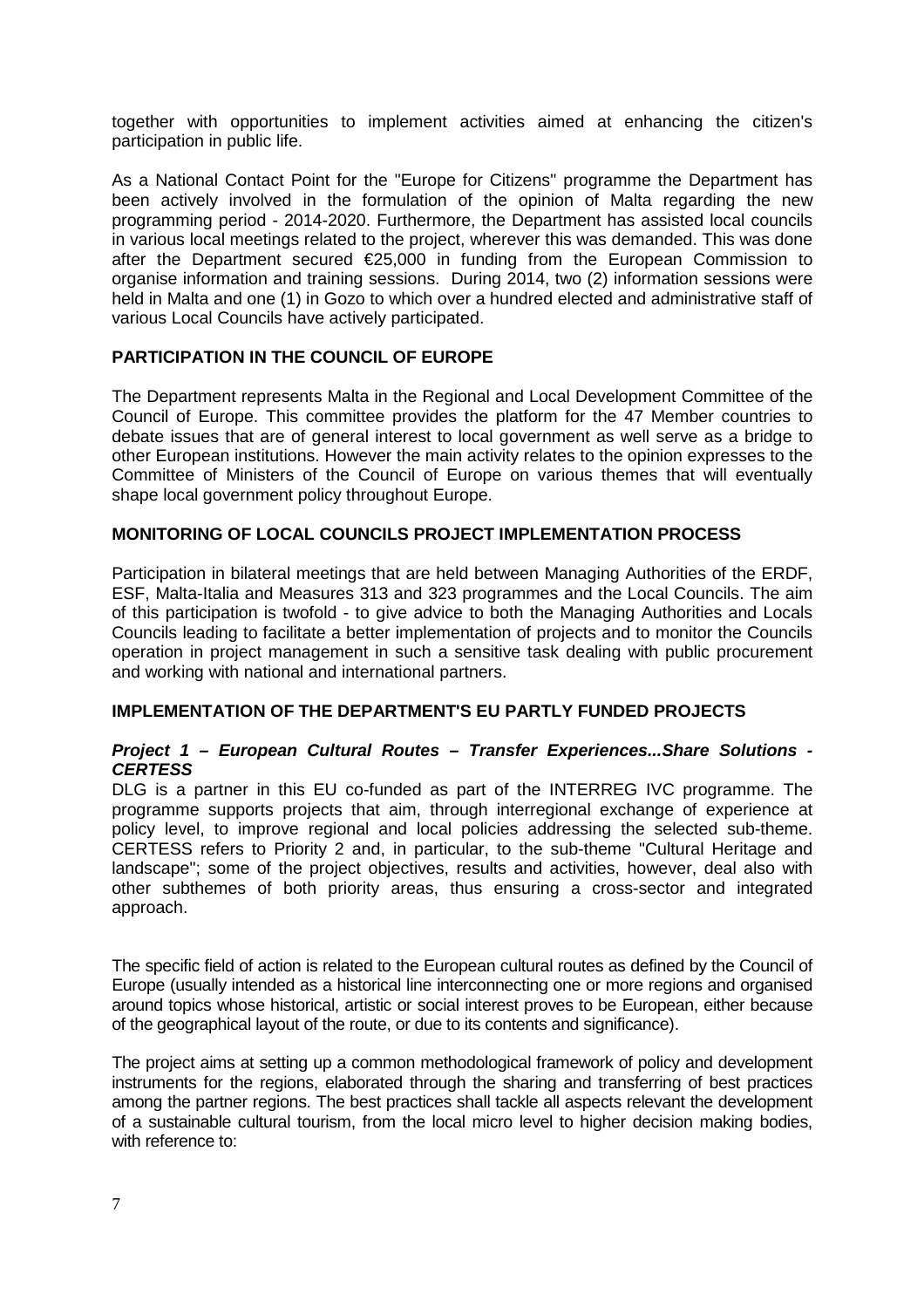- 1. identification, interpretation and adding value to cultural heritage local assets
- 2. development & adoption of advanced governance systems

3. promotion of local economic enterprises & products along the routes, by adopting innovative immaterial services including ITC

4. attention to environmental issues such as reducing environmental impact & energy consumption of local socio-economic activities; - protection and valorisation of landscape, etc.

Most of the routes already identified, and regions intersected by them, indeed lack comprehensive methodologies, governance instruments, innovative ideas, etc. to implement effective strategies at regional level, the result being that there is a range of punctual, local and sometimes isolated initiatives that:

- 1. are casually scattered along the route and its associated territory,
- 2. have no critical mass and
- 3. do not generate or involve a systematic approach.

The 12 partners to this project are: European Institute of Cultural Routes, LU, Lazio Region, IT, Department of Local Government, MT, Salzburg Research, AT, Tourism Agency of the Balearic Islands (ATB), ES, Regional Ministry of Tourism, Commerce and Sport, ES, Karlsruhe Institute of Technology, DE, Zlin Region, CZ, Administrative District of Gorlice, PL, Ministry of Culture Luxemburg, LU, Sibiu County Tourism Association, RO and JAMK Univeristy of Applied Sciences, FI.

This project is enabled the Department to gain valuable experience in the project management cycles of an EU partly funded project whilst being able to recover all the costs involved including the staff costs. The project was successfully completed according to the respective deadline of November 2014. A final National conference on the subject was organised and a Route Implementation Plan of more than a 100 pages was drafted by local and international experts engaged on this project and presented during the final conference.

#### **Project 2 - Improving Public Management and Governance at Local Level**

The Training Unit within the Department for Local Government was established in June 2011 so as to conduct training courses according to current and future local government needs. The Unit collaborates with other units within the Department such as the Human Resources and the EU and International Affairs with the main aim to co-ordinate and maximise the use of its own resources in developing a training programme for both the elected and the executive arms of local government. Furthermore, the main goal of the unit is to establish a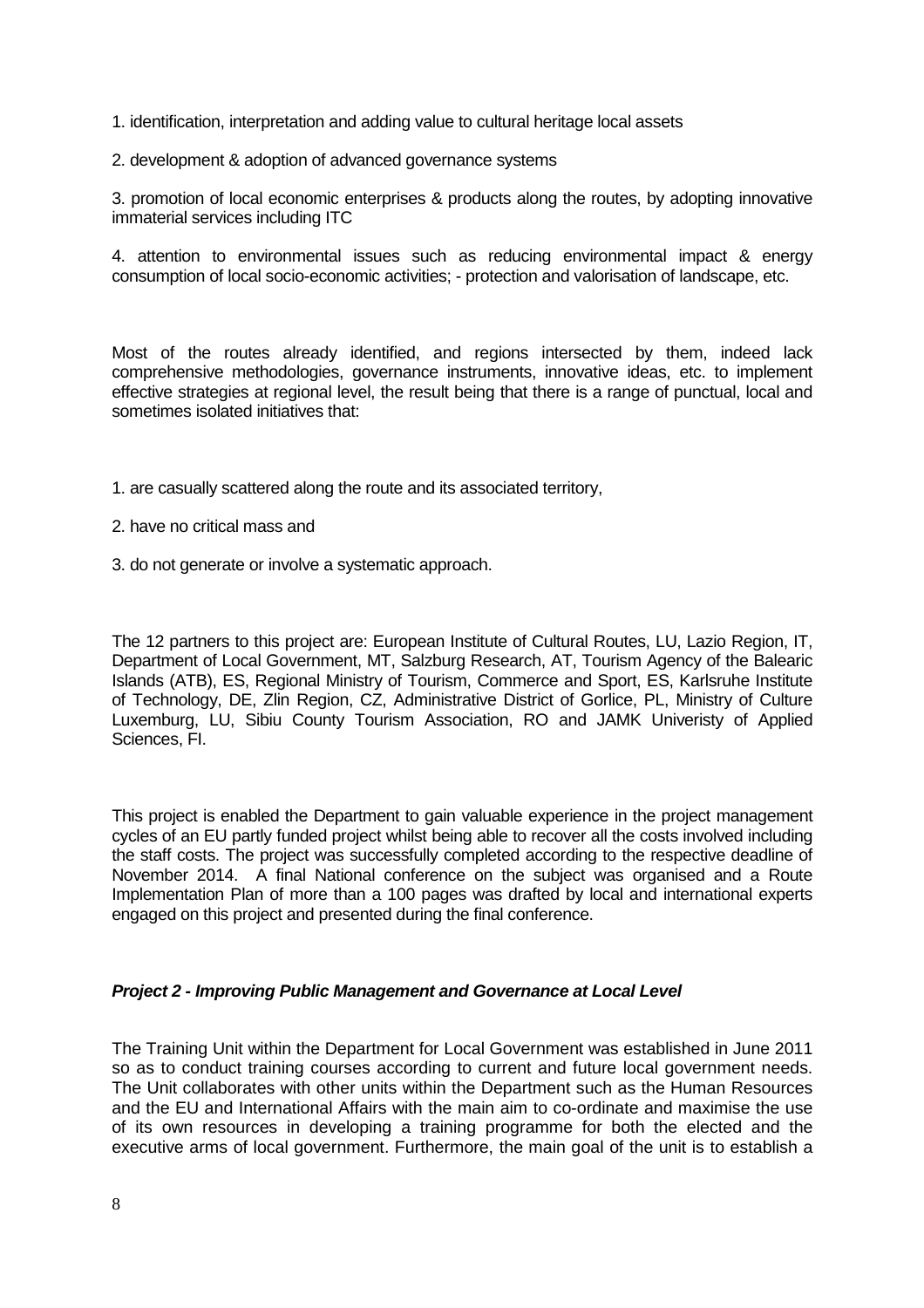**national training strategy**. The TNA provided a clear strategy that the Department needed to develop - to introduce a common training framework specifically designed to meet the needs of Executive Secretaries working in Local Councils/ Regional Committees and DLG staff with the aim of ensuring and improving Public Management and Governance at Local level.

The Department application under for funding under ESF was successful and since September, 2012 the Unit was also engaged in the implementation process of a project that address various issues related to the Local Governance Policy. The relevance of the common training framework relates also to the increase of service to the public by means of a greater efficiency in Local Councils with better trained public serviced and public sector employees whilst installing related needs such as leadership and ownership. Therefore a common training framework within a national training strategy for local government shall increase the efficiency in local government in the sectors of public procurement, effective customer satisfaction to the community's needs and in particular in the management of public funds.

According to the project's main deliverables, a Diploma course at CPD level 5 on local governance for Executive Secretaries and staff within the Local Government Department has been accredited and the course was officially launched in October 2014.

### **Project 3 - Partnership for Creative Governance**

The Department for Local Government has filed a project proposal - "A partnership for Creative Governance" under the Norwegian Grants that is structured under various programmes originated by the Council of Europe. This project shall create a set of initiatives that will research, examine, focus and create a number of measures to strengthen institutional capacity, strengthen people development within the respective departments responsible for local government, the elected and the executive arms of local and regional government, improve the quality and accessibility of services provided and create a professional programme for exchange of personnel. The Head of the EU and International Unit within DLG attended for a Train the Trainer Seminar held in Switzerland organised in conjunction with the Council of Europe.

One of the main initiatives to be undertaken is the Leadership Academy programme. Good leadership can make a real difference to how well a local authority performs. There is growing consensus that it is the most important element in developing good local governance. Leadership is the capacity to formulate a vision for the future of the local community and to make it come true through the involvement of the community, the use of public authority and strategic management of public services. The main objectives of the ToT were (a) to enhance knowledge and skills of trainers in the field of leadership in local governments, based on concepts contained in the Centre's Manual on modern leadership; (b) to create a pool of trainers/experts that potentially would carry on Leadership Academy programme in their respective countries/local governments; (c) create a network of international trainers/experts that would continue to cooperate in the future with aim to exchange practices and experiences, and ultimately would conduct the Leadership Academy Programme in pairs.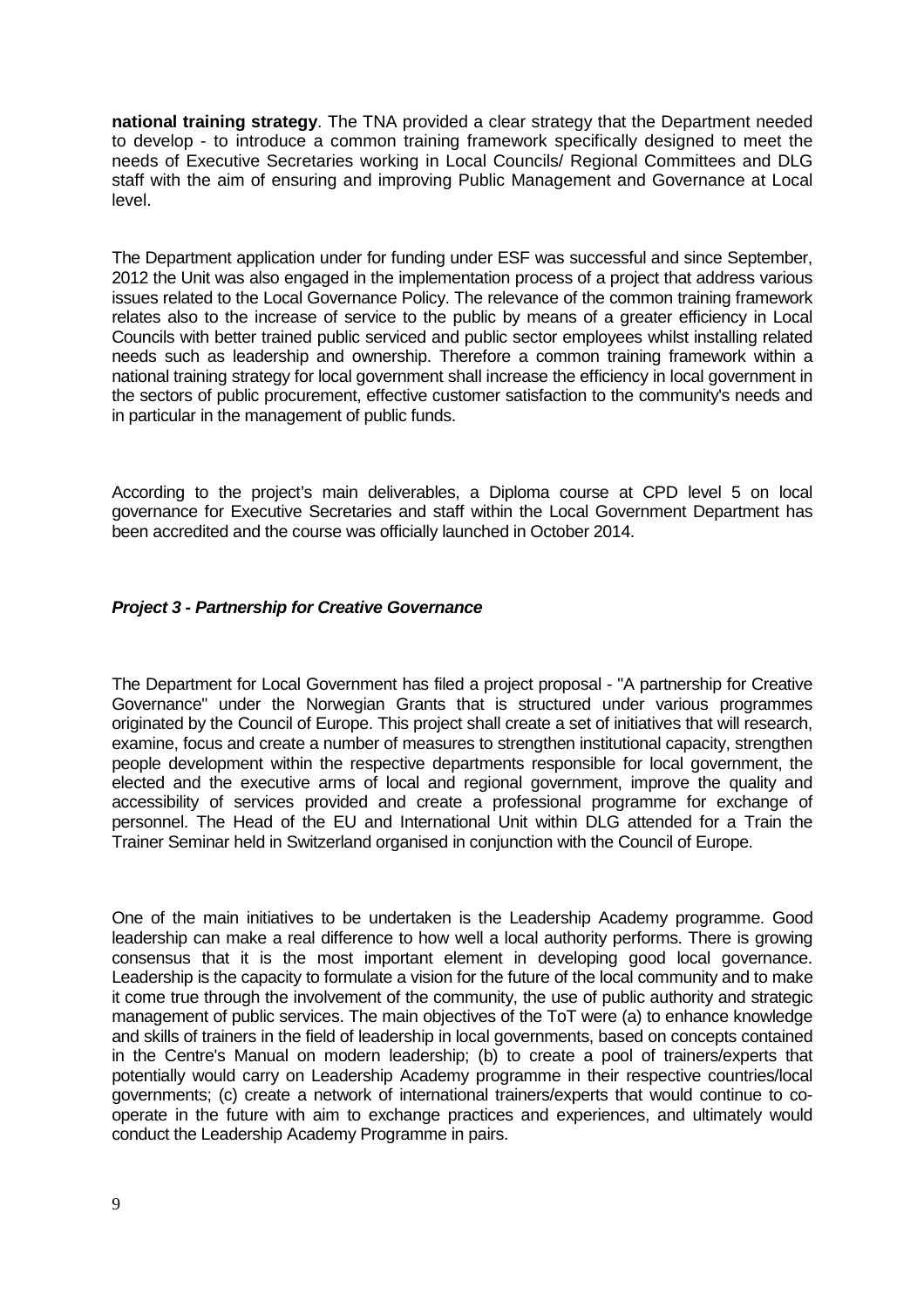During 2012, the Council of Europe, by means of an invitation informed the Department for Local Government of a meeting that was being organized in Oslo, Norway with KS - the Norwegian Association of Local Municipalities with the aim "… to discuss the implementation of the Partnership for Creative Governance Project, which is to be funded by the Norwegian Grants, as well as the role of each partner in this Project." The predefined project "Partnership for Creative Governance" was drafted in Malta between the Department for Local Government and the Local Councils Association and the assistance of the Centre of Expertise for Local Government Reform of the Council of Europe under the Programme Area 25: 'Capacity Building and Institutional Cooperation between Beneficiary State and Norwegian Public Institutions, Local and Regional Authorities' of the Norwegian Financial Mechanism.

The project is progressing in line with its implementation schedule. An agreement with the Centre of Expertise for Local Government Reform within the Council of Europe was signed in the beginning of 2014 and will be providing the Department with the technical know-how and expertise on the subject. The training needs analysis report has been drafted by an international expert appointed by the Council of Europe and by February 2015 the National Training Strategy will also be published.

# **BOARD OF PETITIONS**

The Local Enforcement System entails a substantial devolution of power to local government authorities (Regional Committees and Local Councils) to enforce legislation scheduled in terms of Legal Notice 32 of 2000. This radical programme for Local Enforcement has helped the Local Government authorities to secure a high level of community discipline in terms of citizens' compliance through educational campaigns and also through enforcement initiatives. This has been realized through planned management via a tightly integrated solution based on the process rather than individual functions. This has been achieved by linking together all Local Councils, Regional Committees, Warden Services Contractors, Service Providers and Enforcement Officers.

The functions of the Board of Petitions are as follows:

(a) to determine any petition submitted to it by any person who is charged or is about to be charged with any scheduled offence before a Commissioner;

(b) to order the waiving or discontinuance of any proceedings before a Commissioner relating to any scheduled offence at the request of any person as mentioned in the preceding paragraph; and

(c) to remit in whole or in part any financial penalty imposed by a Commissioner following proceedings for an infringement relating to a scheduled offence.

The Board receives petitions through letters (by post on PO Box 62, Victoria - Gozo), through emails (on petitions.dlg@gov.mt) and as from April 2012 the Government launched an online system (www.les.gov.mt) further facilitating accessibility. During 2014 the Board received a total of 26,216 petitions, out of which 12,174 were received by post, 2,934 were received by email, whereas 11,108 were received online. By the end of 2014, the Board had processed and decided circa 70% of all petitions received.